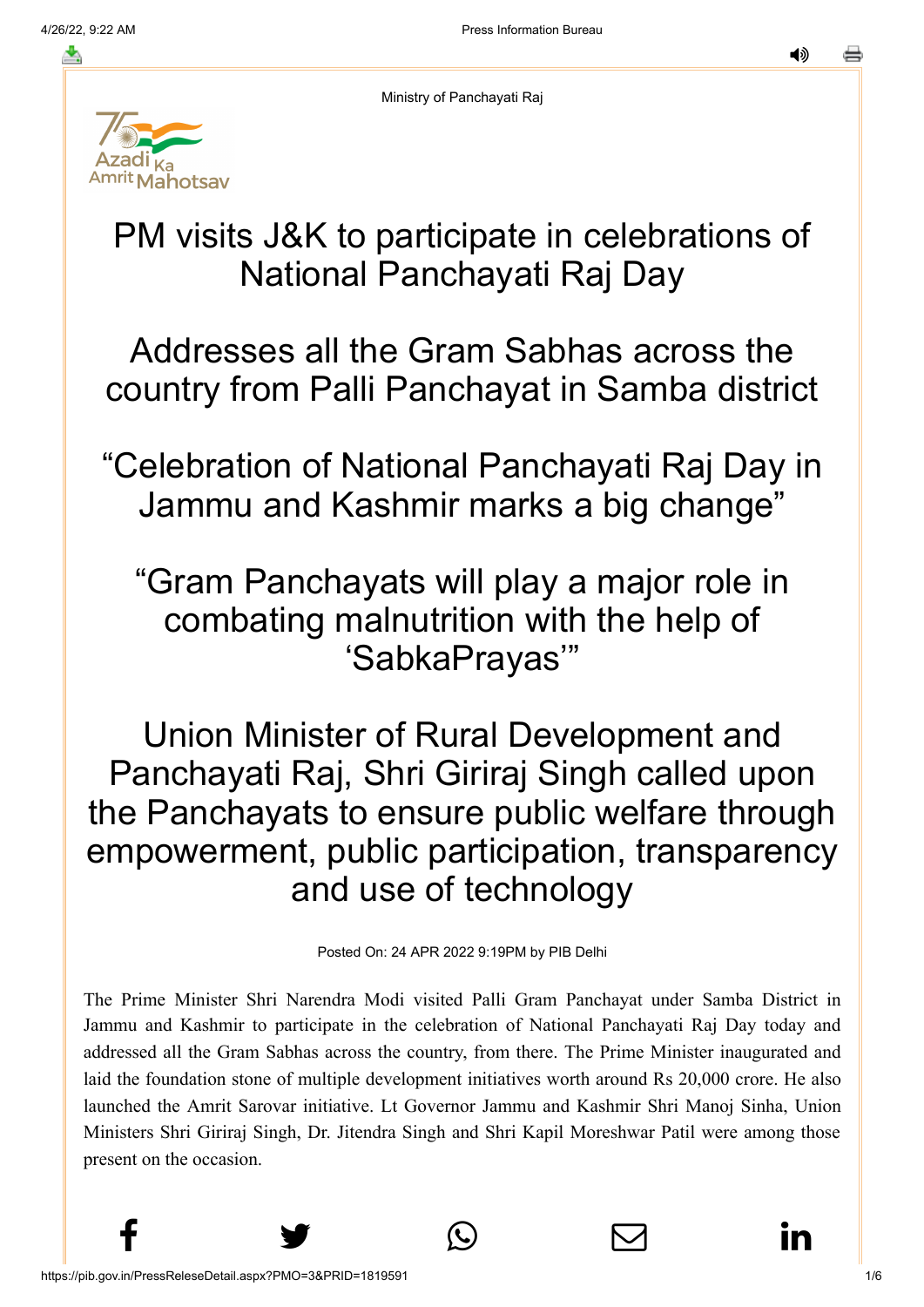[The Prime](http://www.facebook.com/share.php?u=https://pib.gov.in/PressReleasePage.aspx?PRID=1819656) Minister [handed over SV](https://twitter.com/intent/tweet?url=https://pib.gov.in/PressReleasePage.aspx?PRID=1819656&text=PM%20visits%20J&K%20to%20participate%20in%20celebrations%20of%20National%20Panchayati%20Raj%20Day)[AMITVA cards to be](https://api.whatsapp.com/send?text=https://pib.gov.in/PressReleasePage.aspx?PRID=1819656)[neficiaries. He also t](https://mail.google.com/mail/?view=cm&fs=1&tf=1&to=&su=PM%20visits%20J&K%20to%20participate%20in%20celebrations%20of%20National%20Panchayati%20Raj%20Day&body=https://pib.gov.in/PressReleasePage.aspx?PRID=1819656&ui=2&tf=1&pli=1)[ransferred award](https://www.linkedin.com/shareArticle?mini=true&url=https://pib.gov.in/PressReleasePage.aspx?PRID=1819656&title=PM%20visits%20J&K%20to%20participate%20in%20celebrations%20of%20National%20Panchayati%20Raj%20Day&summary=My%20favorite%20developer%20program&source=LinkedIn) money of Rs.44.70 crore to Panchayats which are winners of National Panchayat Awards given across different categories on National Panchayati Raj Day for their achievements. Prior to reaching the dais, the Prime Minister interacted with Sarpanch and Panch(s) of Palli Gram Panchayat under Samba District in Jammu and Kashmir where Panchayat Report was presented by Shri Randhir Sharma, Sarpanch of Palli Gram Panchayat. The Prime Minister visited different thematic stalls at the Exhibition Ground. The Prime Minister also visited the INTACH photo gallery which depicts the rural heritage of the region, and Nokia Smartpur, a rural entrepreneurship-based model designed to create ideal smart villages in India.

Speaking on the occasion, the Prime Minister said that today is a landmark day in the development journey of Jammu and Kashmir. He thanked the people of Jammu and Kashmir for their enthusiasm. The Prime Minister said, due to his long association with the State, he understands the issues involved and expressed happiness about the focus on connectivity in the projects inaugurated and for which foundation stone was laid today.

"Projects worth 20 thousand crore rupees related to connectivity and electricity have been inaugurated and the foundation stone has been laid here. To give a new impetus to the development of Jammu and Kashmir, work is going on at a fast pace. These efforts will provide employment to a large number of youths of Jammu and Kashmir", he said. Today many families have also got property cards of their houses in villages. These ownership cards will inspire new possibilities in the villages.100 Jan AushadhiKendras will become a medium to provide affordable medicines and surgical items to the poor and middle class families of Jammu and Kashmir, he said.

The Prime Minister pointed out that all schemes of the Central Government are being implemented in Jammu and Kashmir and people are being benefitted from them. People in the villages are the biggest beneficiaries of schemes for LPG, toilets, electricity, land rights and water connections. Before arriving at the dais, the Prime Minister met the delegations from UAE. The Prime Minister said that a new story of development is being written and many private investors are interested in Jammu and Kashmir. For 7 decades of independence, private investment of only Rs 17 thousand crore could be made in Jammu and Kashmir. But now it is reaching around Rs 38,000 crore. Tourism also is thriving once again, the Prime Minister noted.

He said all houses of Palli Gram Panchayat getting solar power is a perfect example of Gram Urja Swaraj and the changed way of working will take Jammu and Kashmir to new heights. Shri Modi referred to India's leadership on international environmental and climate change platforms and expressed pride in the strides that Palli Gram Panchayat is making towards becoming first carbon neutral Panchayat. "Palli Gram Panchayat is moving towards becoming the first Carbon Neutral Panchayat in the country. Today, I have also got an opportunity to interact with the people's representatives of the villages of the country, in the village of Palli. Many congratulations to Jammu and Kashmir for this big achievement and development works", he said.

The Prime Minister said that "celebration of National Panchayati Raj Day in Jammu and Kashmir marks a big change." Shri Modi expressed deep satisfaction and pride that democracy has made way to grassroots in Jammu and Kashmir. "Be it democracy or resolve for development, today Jammu and Kashmir is presenting a new example. In the last 2-3 years, new dimensions of development have

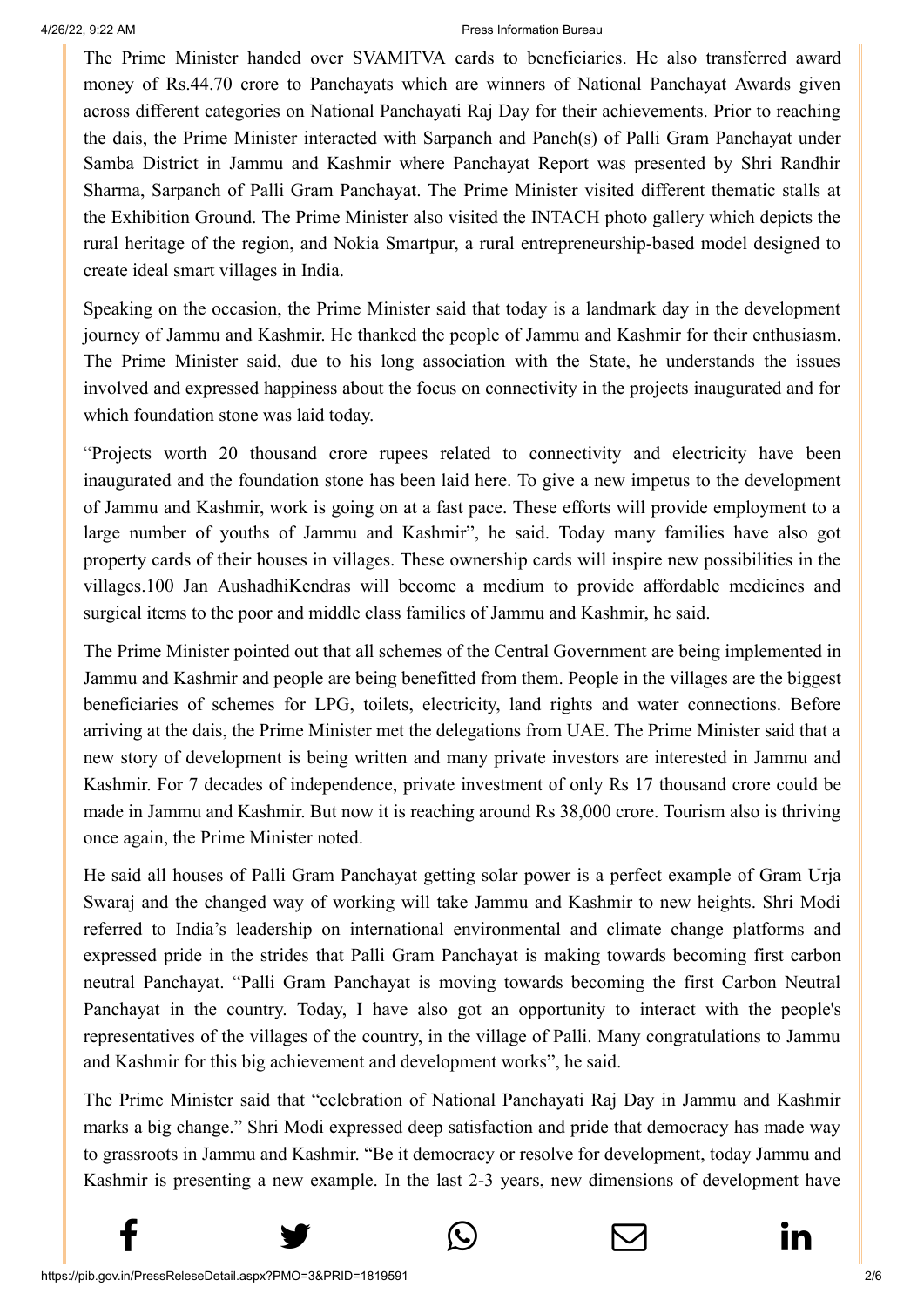[been created in J](http://www.facebook.com/share.php?u=https://pib.gov.in/PressReleasePage.aspx?PRID=1819656)[ammu and Kashmir", t](https://twitter.com/intent/tweet?url=https://pib.gov.in/PressReleasePage.aspx?PRID=1819656&text=PM%20visits%20J&K%20to%20participate%20in%20celebrations%20of%20National%20Panchayati%20Raj%20Day)[he Prime Minister stre](https://api.whatsapp.com/send?text=https://pib.gov.in/PressReleasePage.aspx?PRID=1819656)[ssed. For the first time](https://mail.google.com/mail/?view=cm&fs=1&tf=1&to=&su=PM%20visits%20J&K%20to%20participate%20in%20celebrations%20of%20National%20Panchayati%20Raj%20Day&body=https://pib.gov.in/PressReleasePage.aspx?PRID=1819656&ui=2&tf=1&pli=1)[, elections to the](https://www.linkedin.com/shareArticle?mini=true&url=https://pib.gov.in/PressReleasePage.aspx?PRID=1819656&title=PM%20visits%20J&K%20to%20participate%20in%20celebrations%20of%20National%20Panchayati%20Raj%20Day&summary=My%20favorite%20developer%20program&source=LinkedIn) three-tier Panchayati Raj system – Gram Panchayat, Panchayat Samiti (Block Development Council) and District Development Council (DDC) have been held in Jammu and Kashmir.

Referring to his vision of 'Ek Bharat Shresht Bharat', the Prime Minister explained that the vision focuses on connectivity and elimination of distances. "Distances, whether of hearts, languages, customs or of resources, their elimination is our very big priority today", he added.

The Prime Minister dwelled on the role of Panchayats in the development of the country and said "This 'Amrit Kaal' of Independence is going to be the golden period of India. This resolve is going to be realized by Sabka Prayas. In this, the role of the Gram Panchayat, the most grassroots unit of democracy and all of you colleagues is very important", he said. It is the effort of the government, he stressed, that the role of Panchayat should deepen in planning and implementation of every project related to the development of the village. "With this, Panchayat will emerge as an important link in the achievement of national resolutions", he added.

With a view to ensure rejuvenation of water bodies, the Prime Minister also launched a new initiative named Amrit Sarovar. It is aimed at developing and rejuvenating 75 water bodies in each district of the country as a part of celebration of Azadi ka Amrit Mahotsav. The Prime Minister said that 75 Sarovars will come up in every district by 15 August in 2023. He urged that these Sarovars should be lined with trees named after the martyrs and freedom fighters.

Shri Modi also elaborated upon the push for transparency and empowerment of Gram Panchayats. Measures like e-Gram Swaraj are linking processes from planning to payment. Panchayats will be audited online and a system of citizen charter for all the Gram Sabha is encouraging the Sabhas for taking up many roles. He also highlighted the role of women in these institutions and village governance especially water governance.

Reiterating his push for natural farming the Prime Minister said that it is critical to free mother earth of chemicals as it is harming the land and groundwater. He said if our villages move towards natural farming that will benefit entire humanity. He asked to explore how natural farming can be promoted at the level of Gram Panchayats, for these collective efforts are needed. Similarly, Gram Panchayats will play a major role in combating malnutrition with the help of 'Sabka Prayas'. "People on the ground have to be made aware about the initiative taken by the central government to save the country from malnutrition and anaemia. Now the rice being given under the government schemes is being fortified", he informed.

Since the introduction of constitutional reforms with regards to J&K in August 2019, the government has been focussed on bringing about wide ranging reforms to substantially improve governance and enhance ease of living for the people of the region at an unprecedented pace. The projects inaugurated and whose foundation stone was laid will go a long way in facilitating provision of basic amenities, ensuring ease of mobility and development of infrastructure in the region.

Prime Minister inaugurated the Banihal Qazigund Road Tunnel, built at a cost of over Rs 3100 crore. The 8.45 Km long tunnel would reduce the road distance between Banihal and Qazigund by 16 km, and reduce journey time by around one and a half hour. It is a twin tube tunnel – one for each direction of travel – with the twin tubes being interconnected by a cross passage every 500m, for maintenance and emergency evacuation. The tunnel would h[elp establish an all-we](https://mail.google.com/mail/?view=cm&fs=1&tf=1&to=&su=PM%20visits%20J&K%20to%20participate%20in%20celebrations%20of%20National%20Panchayati%20Raj%20Day&body=https://pib.gov.in/PressReleasePage.aspx?PRID=1819656&ui=2&tf=1&pli=1)[ather connection](https://www.linkedin.com/shareArticle?mini=true&url=https://pib.gov.in/PressReleasePage.aspx?PRID=1819656&title=PM%20visits%20J&K%20to%20participate%20in%20celebrations%20of%20National%20Panchayati%20Raj%20Day&summary=My%20favorite%20developer%20program&source=LinkedIn)

[between Jammu](http://www.facebook.com/share.php?u=https://pib.gov.in/PressReleasePage.aspx?PRID=1819656) and Kashmir and brin[g the two regions closer](https://api.whatsapp.com/send?text=https://pib.gov.in/PressReleasePage.aspx?PRID=1819656).  $\nabla$ 

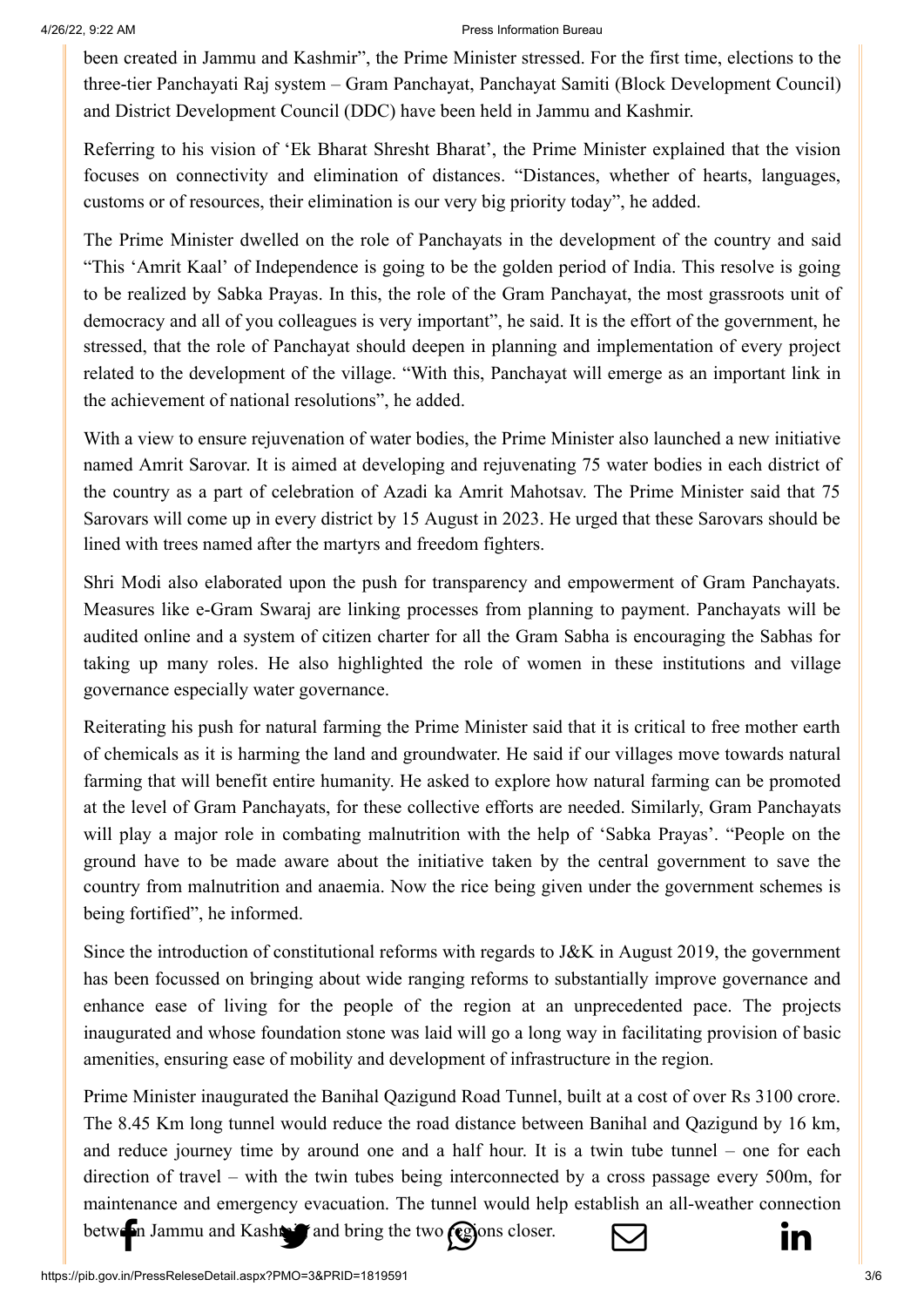[Prime Minister](http://www.facebook.com/share.php?u=https://pib.gov.in/PressReleasePage.aspx?PRID=1819656) [laid the foundation](https://twitter.com/intent/tweet?url=https://pib.gov.in/PressReleasePage.aspx?PRID=1819656&text=PM%20visits%20J&K%20to%20participate%20in%20celebrations%20of%20National%20Panchayati%20Raj%20Day) [stone of three roa](https://api.whatsapp.com/send?text=https://pib.gov.in/PressReleasePage.aspx?PRID=1819656)[d packages of Delh](https://mail.google.com/mail/?view=cm&fs=1&tf=1&to=&su=PM%20visits%20J&K%20to%20participate%20in%20celebrations%20of%20National%20Panchayati%20Raj%20Day&body=https://pib.gov.in/PressReleasePage.aspx?PRID=1819656&ui=2&tf=1&pli=1)[i-Amritsar-Katra](https://www.linkedin.com/shareArticle?mini=true&url=https://pib.gov.in/PressReleasePage.aspx?PRID=1819656&title=PM%20visits%20J&K%20to%20participate%20in%20celebrations%20of%20National%20Panchayati%20Raj%20Day&summary=My%20favorite%20developer%20program&source=LinkedIn) Expressway, being built at a cost of over Rs. 7500 crore. They are for the construction of 4/6 lane access controlled Delhi-Katra-Amritsar Expressway from: Balsua on NH-44 to GurhaBaildaran, Hiranagar; GurhaBaildaran, Hiranagar to Jakh, Vijaypur; and Jakh, Vijaypur to Kunjwani, Jammu with spur connectivity to Jammu Airport.

The Prime Minister also laid the foundation stone of Ratle and Kwar Hydroelectric projects. The 850 MW Ratle Hydroelectric Project will be constructed on Chenab river in Kishtwar District at a cost of around Rs 5300 crore. The 540 MW Kwar Hydroelectric Project will also be built on Chenab river in Kishtwar District at a cost of over Rs. 4500 crore. Both the projects will help meet the power requirements of the region.

In order to further expand the network of Jan Aushadi Kendras in J&K and to make good quality generic medicines at affordable prices available, 100 Kendras have been made functional and dedicated to the nation by the Prime Minister. These Kendras are located in the remote corners of the UT. He will also inaugurate a 500 KW solar power plant at Palli, which will make it the country's first Panchayat to become carbon neutral.

Addressing the Panchayats and Gram Sabha from Palli Gram Panchayat in Jammu and Kashmir, Union Minister of Rural Development and Panchayati Raj, Shri Giriraj Singh called upon the Panchayats to ensure public welfare through empowerment, public participation, transparency and use of technology, and reiterated the resolve that together we will make it a reality.

Regarding boosting the economic activity in rural areas and efforts being made towards making women self-reliant, the Union Minister of Rural Development and Panchayati Raj said that the target of Mission 1 lakh has been set by connecting 10 crore women with Self-Help Groups and economic activities are being accelerated through schemes like SVAMITVA and Digital India Land Records Modernization Program (DILRMP). India's economy can be made stronger by making villages capable and self-reliant.

Emphasizing on the need to prepare Master Plan of Panchayats like Town Planning to make Vibrant Panchayats, Union Minister of Panchayati Raj, Shri Giriraj Singh suggested the development process like Social Infrastructure, Economic Activity, Road and Transport Network etc. will get a new direction through Revised RADPFI Guidelines. He called upon the Panchayats to develop the concept of holistic and inclusive development and ensure public participation in the development process. Public participation has enhanced the quality of Panchayat Development Plan formulation and the significance of People's Plan campaign is evident in different parts of the country.

In his address, Shri Giriraj Singh requested the States and Union Territories to utilise the forum of Gram Sabha, use of e-Gram Swaraj application and training and capacity building of Panchayat representatives and functionaries through Rashtriya Gram Swaraj Abhiyan to ensuring efficiency, accountability and transparency in functioning of Panchayats and facilitating Ease of Living in rural areas.

To make vibrant and sustainable Panchayats, the United Nations (UN) Sustainable Development Goals (SDGs) need to be taken forward by identifying nine thematic goals in the context of rural India. Shri Giriraj Singh exhorted that Panchayats should move ahead on the path of progress and sustainable development by taking a pledge to achieve the following goals: (i) Poverty free and [enhanced livelih](http://www.facebook.com/share.php?u=https://pib.gov.in/PressReleasePage.aspx?PRID=1819656)[oods village \(Theme 1](https://twitter.com/intent/tweet?url=https://pib.gov.in/PressReleasePage.aspx?PRID=1819656&text=PM%20visits%20J&K%20to%20participate%20in%20celebrations%20of%20National%20Panchayati%20Raj%20Day)[\), \(ii\) Healthy village](https://api.whatsapp.com/send?text=https://pib.gov.in/PressReleasePage.aspx?PRID=1819656) (Theme  $\sum$ , iii) Child [friendly village](https://www.linkedin.com/shareArticle?mini=true&url=https://pib.gov.in/PressReleasePage.aspx?PRID=1819656&title=PM%20visits%20J&K%20to%20participate%20in%20celebrations%20of%20National%20Panchayati%20Raj%20Day&summary=My%20favorite%20developer%20program&source=LinkedIn)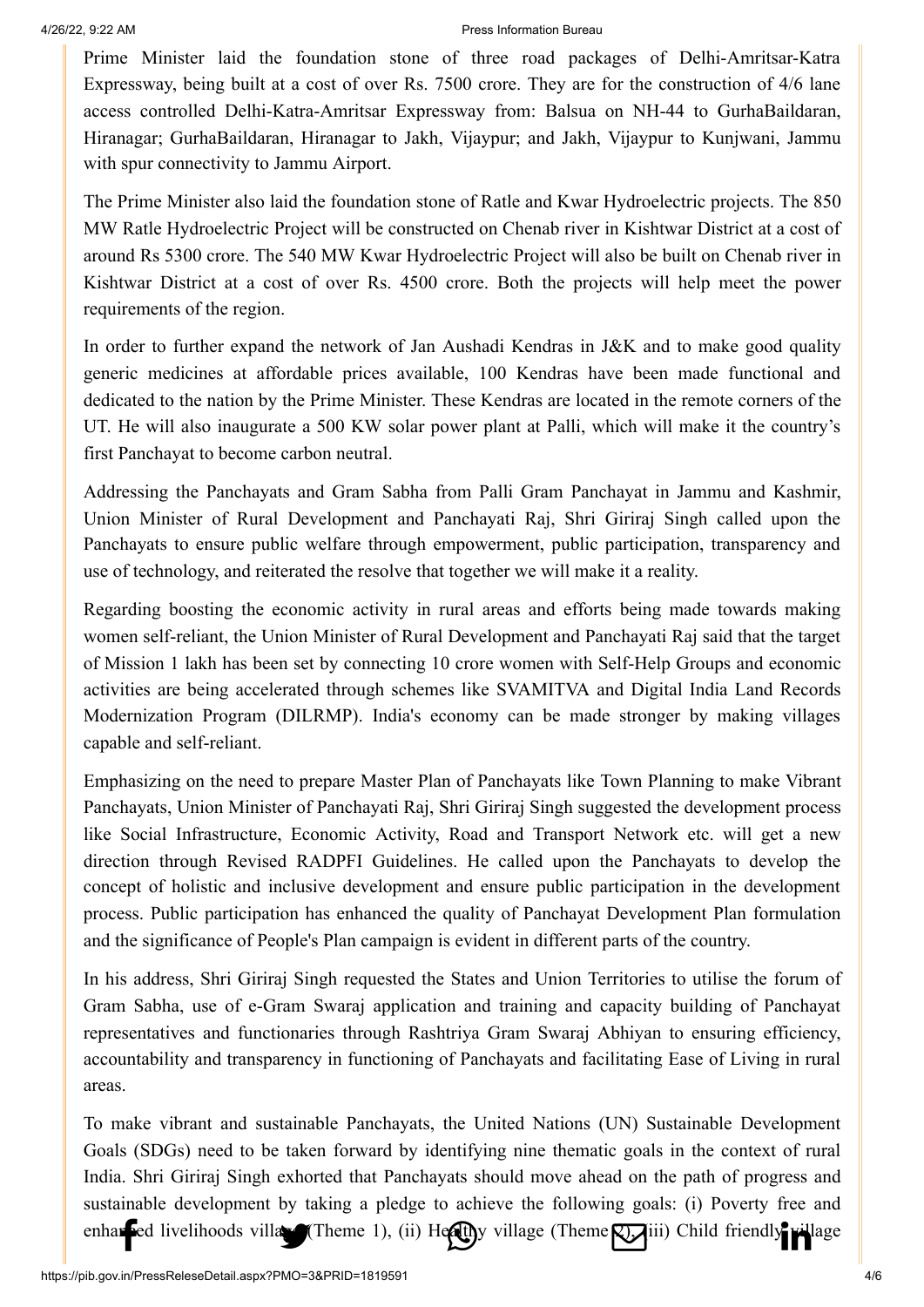[\(Theme 3\), \(iv\)](http://www.facebook.com/share.php?u=https://pib.gov.in/PressReleasePage.aspx?PRID=1819656) [Water sufficient village](https://twitter.com/intent/tweet?url=https://pib.gov.in/PressReleasePage.aspx?PRID=1819656&text=PM%20visits%20J&K%20to%20participate%20in%20celebrations%20of%20National%20Panchayati%20Raj%20Day) [\(Theme 4\), \(v\) Clean](https://api.whatsapp.com/send?text=https://pib.gov.in/PressReleasePage.aspx?PRID=1819656) [and Green village \(Th](https://mail.google.com/mail/?view=cm&fs=1&tf=1&to=&su=PM%20visits%20J&K%20to%20participate%20in%20celebrations%20of%20National%20Panchayati%20Raj%20Day&body=https://pib.gov.in/PressReleasePage.aspx?PRID=1819656&ui=2&tf=1&pli=1)[eme 5\), \(vi\) Self](https://www.linkedin.com/shareArticle?mini=true&url=https://pib.gov.in/PressReleasePage.aspx?PRID=1819656&title=PM%20visits%20J&K%20to%20participate%20in%20celebrations%20of%20National%20Panchayati%20Raj%20Day&summary=My%20favorite%20developer%20program&source=LinkedIn)sufficient infrastructure in village (Theme 6), (vii) Socially secured village (Theme 7), (viii) Village with Good Governance (Theme 8) and (ix) Engendered Development in village (Theme 9).

Underlining the need of green energy in rural areas, Union Panchayati Raj Minister Shri Giriraj Singh said that Panchayats have an important role in fulfilling the Prime Minister's dream of 500 GW (giga watt) renewable energy (RE) capacity by 2030 and for this suggested to move forward in the direction of Gram Urja Swaraj Abhiyan.

Regarding the positive change in rural India after the implementation of SVAMITVA Scheme, Union Minister of Panchayati Raj Shri Giriraj Singh said that drone survey has been done in about 1.3 lakh villages and 15 lakh parcels have been digitised. Expressing commitment to realize Prime Minister Shri Narendra Modi's statement 'Leaving No Citizen Behind', Shri Giriraj Singh said that we want to create a rural India in which facilities like cities are available and people do not move to cities for jobs and there will be widespread prosperity and equal opportunities for everyone.

Shri Manoj Sinha, Lt. Governor and Shri (Dr.) Jitendra Singh, Union Minister of State (I/c) also spoke on the occasion and put forth their views, insights and future roadmap with regard to progress and prosperity in Jammu and Kashmir. Both the dignitaries congratulated the Panchayat representatives and functionaries on the occasion of National Panchaati Raj Day.

Special Gram Sabhas were organised across the country to celebrate National Panchayati Raj Day and special arrangements were made for watching the live telecast / webcast of the Prime Minister's address to Gram Sabhas and Panchayats across the country. Award Distribution Ceremonies were also organised at State and District Headquarters level to felicitate and confer the National Panchayat Awards to the concerned awardee Panchayats.



 $f$  y  $\circledcirc$   $\quad \circledcirc$  in